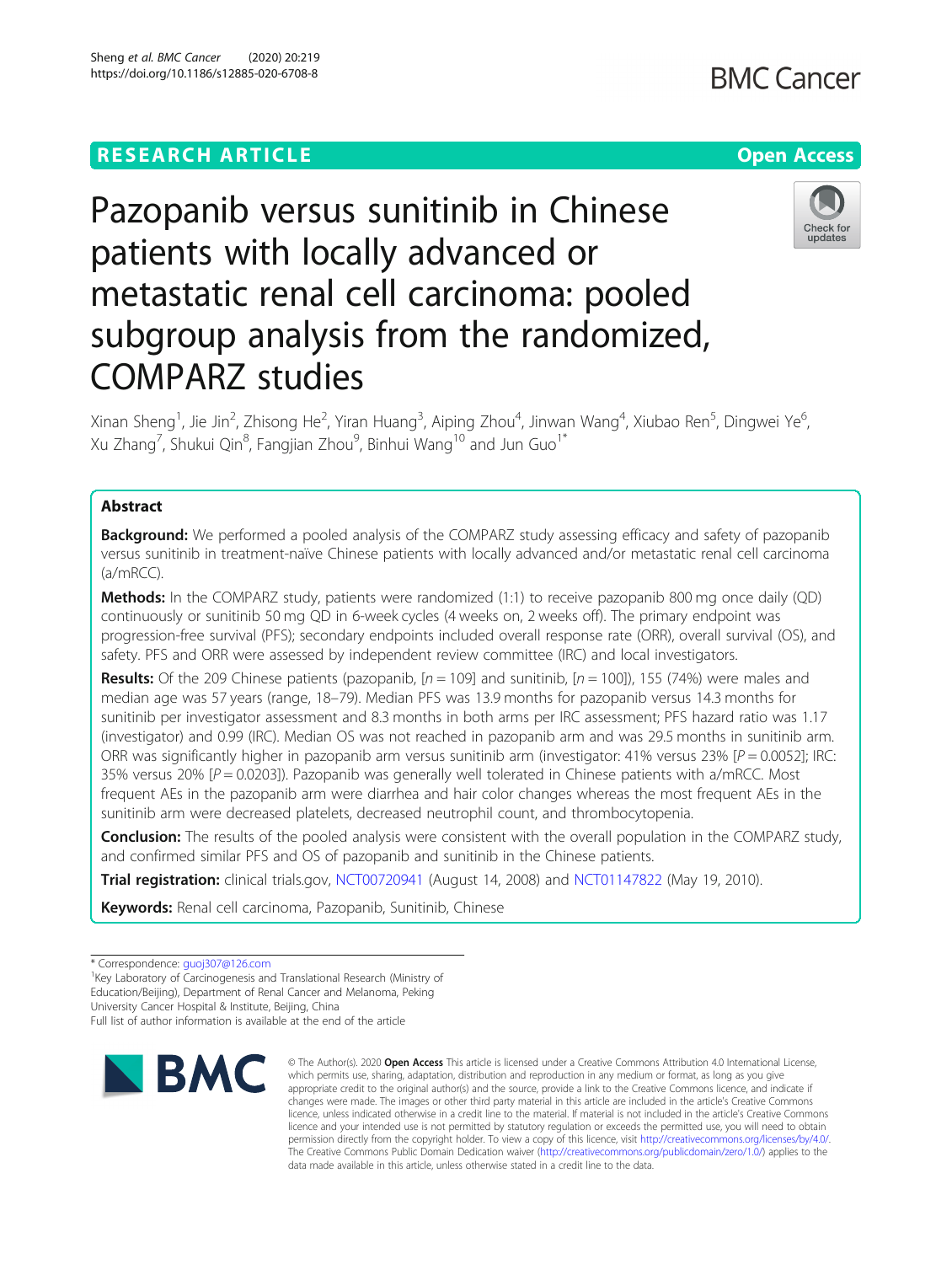## <span id="page-1-0"></span>Background

Renal cell carcinoma (RCC) is the most common form of kidney cancer (approximately 90%) with clear cell RCC constituting approximately 75 to 80% of RCC [\[1](#page-7-0)]. As per the National Cancer Registry of China, there were 45,096 new RCC cases in 2011, accounting for 1.34% of all malignancies. RCC accounted for 0.5% of all cancer deaths and ranked 16th among all cancers [\[2](#page-7-0)]. According to the Chinese Cancer Registry's annual report of 2015, the incidence and mortality of RCC were higher in males versus females, (male/female ratio of 2: 1) and also higher in urban areas than in rural areas [\[2](#page-7-0)].

In China, the approved agents for the treatment of metastatic RCC include the tyrosine kinase inhibitors (TKIs; pazopanib, sunitinib, sorafenib, axitinib) and the mammalian target of rapamycin (mTOR) inhibitor, everolimus [[2\]](#page-7-0). In addition, there are ongoing studies for immune checkpoint inhibitors like nivolumab [\[3](#page-7-0)]. Pazopanib and sunitinib are first-line agents acting on the vascular endothelial growth factor receptors (VEGFRs) 1, 2, 3 as well as platelet-derived growth factor receptors and other tyrosine kinases [\[4\]](#page-7-0). Single agent TKI treatment remains important in China where pembrolizumab+axitinib and nivolumab+ipilimumab are not available. Differences have been reported in the efficacy and safety seen with TKIs in Chinese patients compared to Western patients [\[5](#page-7-0)–[7\]](#page-7-0).

The COMPARZ study evaluated the relative efficacy and safety profiles of first-line pazopanib and sunitinib in patients with advanced or metastatic RCC and demonstrated that that the efficacy of these drugs is comparable, but that there were significant differences in safety profiles and patient quality-of-life [\[8](#page-7-0)]. The objective of

the pooled analysis from the COMPARZ study was to compare the efficacy and safety profiles of pazopanib and sunitinib in Chinese patients with locally advanced or metastatic RCC.

#### Methods

Detailed eligibility criteria, study design, efficacy endpoints, and statistical methods of the COMPARZ trial have been reported previously [[8\]](#page-7-0).

#### **Patients**

The key inclusion criteria were diagnosis of RCC with clear-cell component histology, locally advanced or metastatic disease, patients who received no prior systemic therapy (interleukin-2, interferon alpha, chemotherapy, bevacizumab, mTOR inhibitor, sunitinib, sorafenib, or other VEGF TKI) for advanced or metastatic RCC, measurable disease per Response Evaluation Criteria In Solid Tumors (RECIST) v1.0, Karnofsky performance scale value of  $\geq$ 70, and adequate organ system functions.

The key exclusion criteria included history of another malignancy, history or clinical evidence of central nervous system metastases, poorly controlled hypertension, history of cardiovascular conditions, any serious and/or unstable preexisting medical, psychiatric, or other conditions that could interfere with patient's safety, obtaining informed consent, or compliance to the study, prior use of an investigational or licensed drug that targets VEGF or VEGFRs (eg, bevacizumab, sunitinib, sorafenib, etc), or use of mTOR inhibitors (eg, temsirolimus, everolimus, etc).

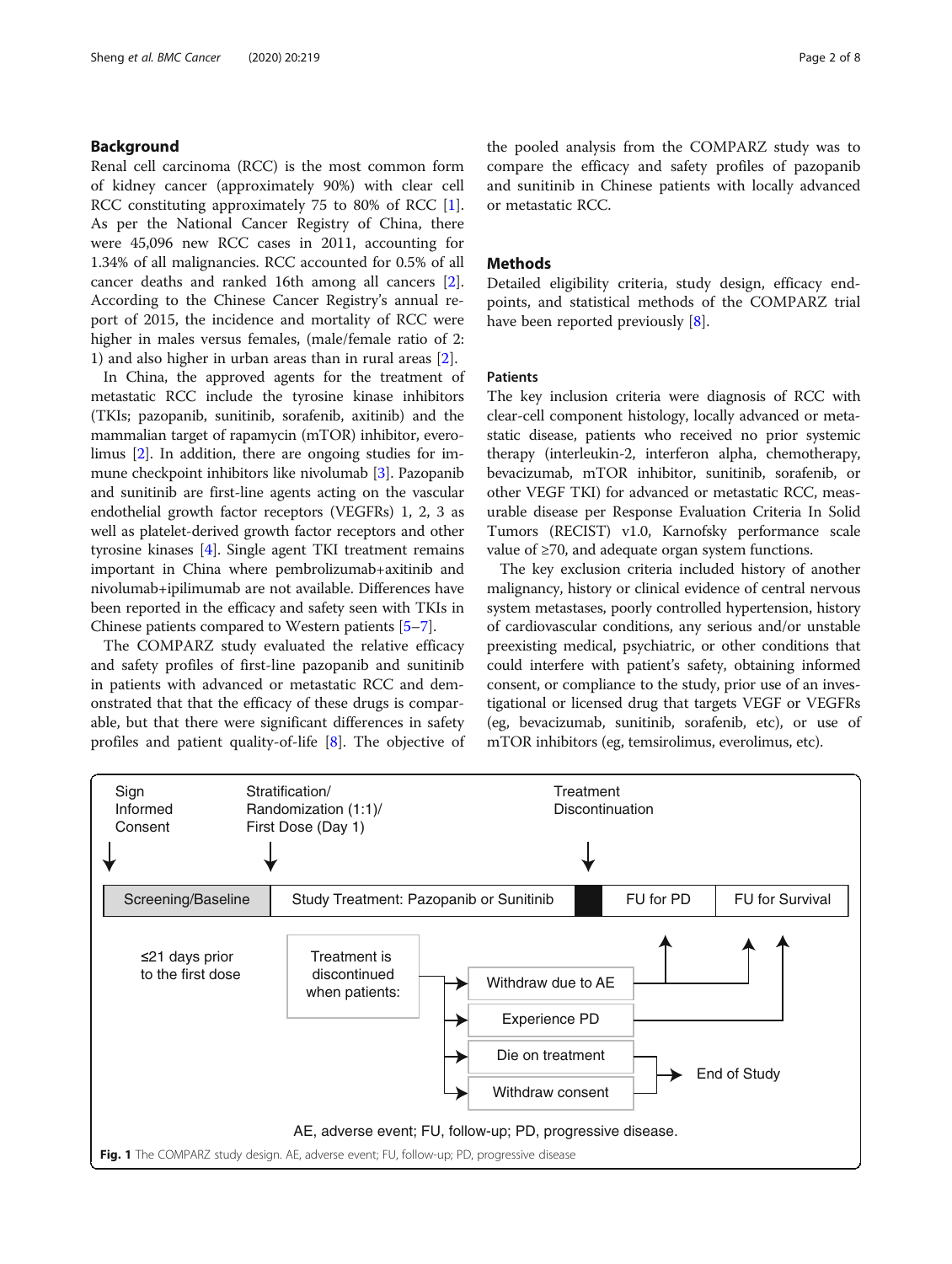## <span id="page-2-0"></span>Study design

The COMPARZ study was a randomized, open-label, parallel-group, phase 3 trial, which evaluated the efficacy and safety of pazopanib versus sunitinib in patients with advanced or metastatic RCC. The study design has been reported previously [\[8](#page-7-0)]. [NCT01147822](https://clinicaltrials.gov/ct2/show/NCT01147822) was designed as a substudy of [NCT00720941](https://clinicaltrials.gov/ct2/show/NCT00720941) to compare the efficacy and safety of pazopanib versus sunitinib in Asian population [[8\]](#page-7-0). In total, 209 Chinese patients were enrolled in the COMPARZ study. Eighty patients were enrolled in [NCT00720941](https://clinicaltrials.gov/ct2/show/NCT00720941) from 10 Oct 2009 to 26 Apr 2010, and 129 patients were enrolled in [NCT01147822](https://clinicaltrials.gov/ct2/show/NCT01147822) from 26 May 2010 to 30 Sep 2011. Written informed consent was obtained from each patient before performing any study-specific procedures.

Randomization was stratified for Karnofsky Performance Scale of 70–80 or 90–100, baseline levels of lactate dehydrogenase  $(>1.5$  versus  $\leq 1.5$  times upper limit of normal), and previous nephrectomy (yes versus no). Eligible patients were centrally randomized 1: 1 to receive either pazopanib 800 mg once daily (QD) continuously or sunitinib 50 mg QD in 6-week cycles (4 weeks of treatment followed by 2 weeks without treatment). Patients received treatment until disease progression per investigator (RECIST 1.0), death, unacceptable toxicity, or consent withdrawal for any reason.

#### Endpoints and assessments

The primary objective was to compare the progressionfree survival (PFS) of patients treated with pazopanib versus sunitinib. The secondary objectives were to compare the overall survival (OS), overall response rate (ORR), time to response, duration of response (DOR), and safety in RCC patients treated with pazopanib versus sunitinib.

Efficacy assessments were scheduled at screening/baseline with follow-up every 6 weeks till week 24, and then every 12 weeks thereafter until progressive disease (PD), death, unacceptable toxicity, or withdrawal of consent (Fig. [1\)](#page-1-0). Computed tomography or magnetic resonance imaging data were evaluated by investigators and reevaluated by an independent review committee (IRC). Safety assessments were evaluated every 6 weeks until week 24, and every 12 weeks thereafter until progression of disease [[8\]](#page-7-0).

#### Statistical analysis

The treatment HR for PFS analysis was estimated by a Cox model. For each treatment arm, the Kaplan-Meier survival curves were presented. A sensitivity analysis of IRC-assessed PFS was performed to explore the robustness of the results of the primary analysis. This sensitivity analysis was similar to the primary analysis except that the analysis did not use the stratification factors to adjust/stratify the analysis. Overall survival was summarized using Kaplan-Meier survival curves and compared between treatment arms using a log-rank test.

|             |  | Table 1 Summary of baseline characteristics (Chinese ITT |  |
|-------------|--|----------------------------------------------------------|--|
| population) |  |                                                          |  |

|                                        | Pazopanib         | Sunitinib         | Total             | Ρ<br>value |
|----------------------------------------|-------------------|-------------------|-------------------|------------|
| <b>Number of patients</b>              | 109               | 100               | 209               |            |
| Age, (years)                           |                   |                   |                   | 0.8991     |
| Mean (SD)                              | 55.5 (11.57)      | 55.7 (11.16)      | 55.6 (11.35)      |            |
| Median (min, max)                      | 58 (18, 76)       | 57 (23, 79)       | 57 (18, 79)       |            |
| Sex, n (%)                             |                   |                   |                   | 0.5611     |
| Female                                 | 30(28)            | 24 (24)           | 54 (26)           |            |
| Male                                   | 79 (72)           | 76 (76)           | 155 (74)          |            |
| Weight (kg), n (%)                     |                   |                   |                   | 0.7388     |
| Mean (SD)                              | 66.44<br>(12.665) | 67.02<br>(12.414) | 66.72<br>(12.519) |            |
| Median (min, max)                      | 67 (36, 110)      | 66 (40, 95)       | 67 (36, 110)      |            |
| Primary tumor type, n (%)              |                   |                   |                   | <b>NA</b>  |
| Renal cell                             | 109 (100)         | 100 (100)         | 209 (100)         |            |
| Histology, n (%)                       |                   |                   |                   | 0.4290     |
| Clear cell                             | 107 (98)          | 96 (96)           | 203 (97)          |            |
| Predominantly clear<br>cell            | 2(2)              | 4(4)              | 6(3)              |            |
| Stage at screening, n (%)              |                   |                   |                   | 0.9151     |
| T                                      | 1 (< 1)           | 0                 | 1 (< 1)           |            |
| Ш                                      | 0                 | 1(1)              | 1 (< 1)           |            |
| Ш                                      | 3(3)              | 3(3)              | 6(3)              |            |
| IV                                     | 104 (95)          | 96 (96)           | 200 (96)          |            |
| Missing                                | 1 (< 1)           | 0                 | 1 (< 1)           |            |
| Metastatic disease at screening, n (%) |                   |                   |                   | 0.3023     |
| Yes                                    | 106 (97)          | 97 (97)           | 203 (97)          |            |
| No                                     | 2(2)              | 3(3)              | 5(2)              |            |
| Missing                                | 1 (< 1)           | 0                 | 1 (< 1)           |            |
| MSKCC risk category, n (%)             |                   |                   |                   | 0.1588     |
| Favorable risk                         | 26 (24)           | 34 (34)           | 60(29)            |            |
| Intermediate risk                      | 75 (69)           | 64 (64)           | 139 (67)          |            |
| Poor risk                              | 6 (6)             | 2(2)              | 8(4)              |            |
| Unknown                                | 2(2)              | 0                 | $2$ (<1)          |            |
| Heng risk category, n (%)              |                   |                   |                   | 0.2168     |
| Favorable risk                         | 24 (22)           | 33 (33)           | 57(27)            |            |
| Intermediate risk                      | 70 (64)           | 55 (55)           | 125 (60)          |            |
| Poor risk                              | 14 (13)           | 12 (12)           | 26 (12)           |            |
| Unknown                                | 1 (< 1)           | 0                 | 1 (< 1)           |            |

ITT Intent to treat, MSKCC Memorial Sloan-Kettering Cancer Center, SD Standard deviation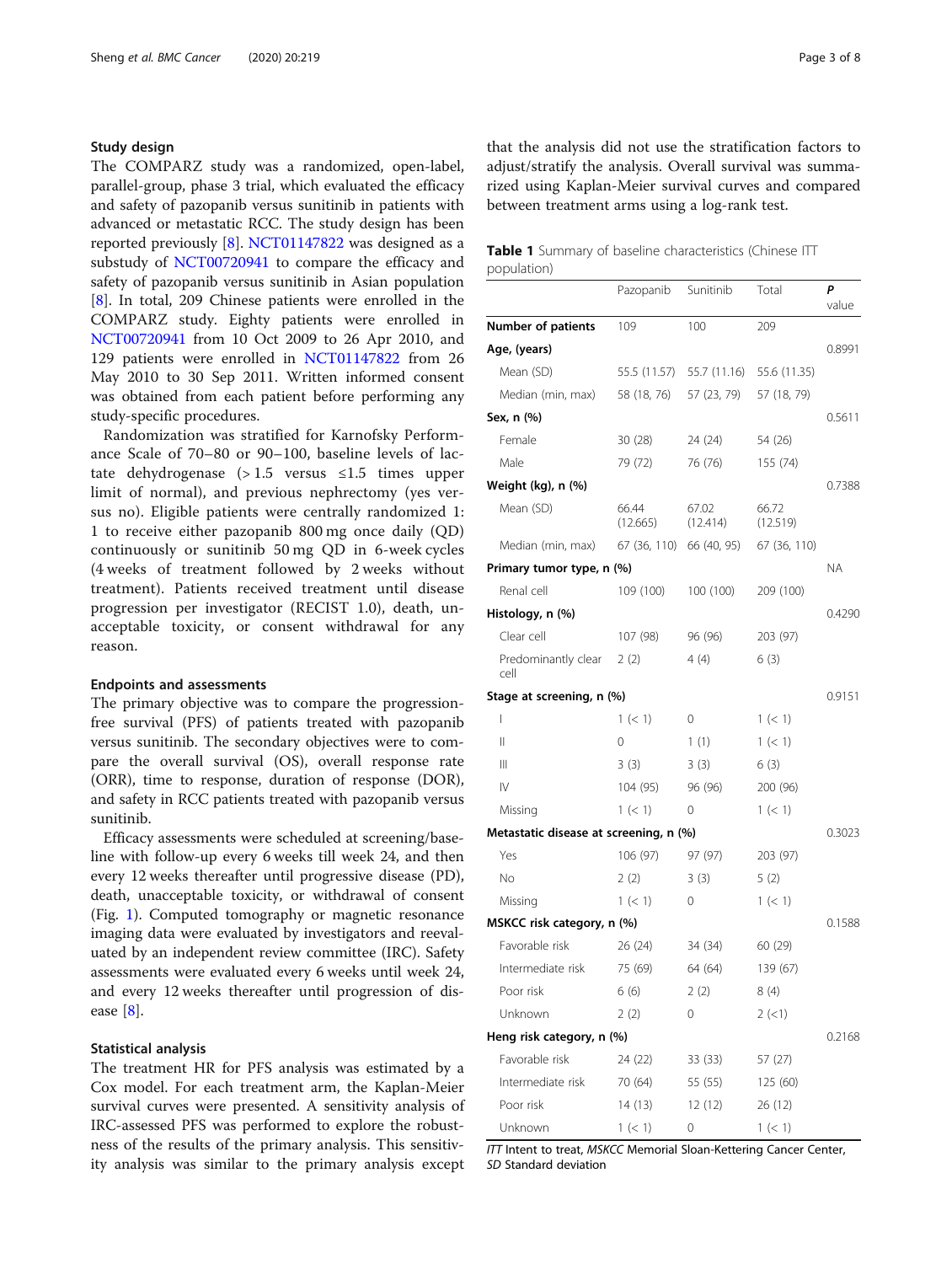

## Results

#### Patients

A total of 230 patients were screened and 209 patients (109 randomized to pazopanib and 100 to sunitinib) were enrolled in China. The median age was 57 years (range, 18– 79 years), with more men than women enrolled as expected for the disease population. The disease characteristics at initial diagnosis and at screening were balanced between the two treatment arms (Table [1\)](#page-2-0), with the exception of median time since initial diagnosis, which was observed to be longer in the sunitinib arm (198 days; interquartile range [IQR]: 34, 984) than in the pazopanib arm (89 days; IQR: 30, 760). The most common disease locations at baseline were the lung, kidney, lymph nodes, and bone.

#### Efficacy results

In the Chinese subgroup, the efficacy results of pazopanib were similar to sunitinib in terms of PFS, OS, and ORR. The IRC-assessed PFS HR was 0.9927 (95% CI, 0.6760–1.4580). The HR for the Chinese population was consistent with the IRC-assessed PFS for the overall population in the COMPARZ study (HR, 1.047; 95% CI, 0.8982–1.2195). The median PFS in the pazopanib arm (8.3 months; 95% CI, 8.2–11.1) was similar as that in the sunitinib arm (8.3 months; 95% CI, 8.1–19.3) (Fig. 2), which shows that the efficacy of pazopanib was similar to that of sunitinib in the Chinese population (Table 2).

The investigator-assessed PFS HR was 1.169 (95% CI, 0.792–1.727). The median PFS was 13.9 months for pazopanib versus 14.3 months for sunitinib. The results of the sensitivity analysis for PFS (HR 1.077, 95% CI: 0.740–1.569) were consistent with the results of the primary analysis suggesting that PFS was similar for pazopanib and sunitinib.

The OS was similar between the two treatment arms (Fig. [3](#page-4-0)). The HR for median OS was 0.938 (95% CI, 0.583–

1.510;  $P = 0.792$ ). The median OS was 29.5 months (IQR: 12.1, 29.8) in the sunitinib arm but was not yet reached in the pazopanib arm (IQR: 12.6, not reached).

The response rate (complete response [CR] + partial response [PR]) in the pazopanib arm was higher compared to the sunitinib arm based on IRC assessment (35% versus 20%, respectively) and the difference (15%) was statistically significant ( $P = 0.02$ ). Consistent with the IRC-assessed response, the investigator-assessed response rate was also higher in the pazopanib arm than the sunitinib arm, and the difference (18%) was statistically significant ( $P = 0.005$ ). The median time to IRC-assessed response was 11.9 weeks (IQR: 6.3, 18.0) in the pazopanib arm and 12.1 weeks (IQR: 11.3, 18.0) in the sunitinib arm. DOR data is inconclusive due to small number of responders in each arm (38/109 in pazopanib and 20/100 in sunitinib) and it is not statistically valid to compare them.

#### Safety results

The most common adverse events (AEs; > 35% in either of the treatment arms) were hypertension, diarrhea,

| Table 2 Efficacy assessments |  |
|------------------------------|--|
|------------------------------|--|

| Parameter                                         | Investigator<br>assessment            |                             | IRC assessment                             |                   |  |
|---------------------------------------------------|---------------------------------------|-----------------------------|--------------------------------------------|-------------------|--|
|                                                   |                                       |                             | Pazopanib Sunitinib Pazopanib Sunitinib    |                   |  |
| <b>Number of patients</b>                         | 109                                   | 100                         | 109                                        | 100               |  |
| Median PFS (1st quartile,<br>3rd quartile) months | 13.9(8.0.<br>20.2)                    | 14.3(5.6, 8.3(5.5,<br>27.7) | 19.3)                                      | 8.3(4.1)<br>24.7) |  |
| HR (95% CI)                                       | $1.17(0.792 - 1.727)$<br>$P = 0.4381$ |                             | $0.99$ $(0.6760 - 1.4580)$<br>$P = 0.9629$ |                   |  |
| ORR, %                                            | 41                                    | 23                          | 35                                         | 20                |  |
|                                                   | $P = 0.0052$                          |                             | $P = 0.0203$                               |                   |  |

CI Confidence interval, HR Hazard ratio, IRC Independent review committee, ORR Overall response rate, PFS Progression-free survival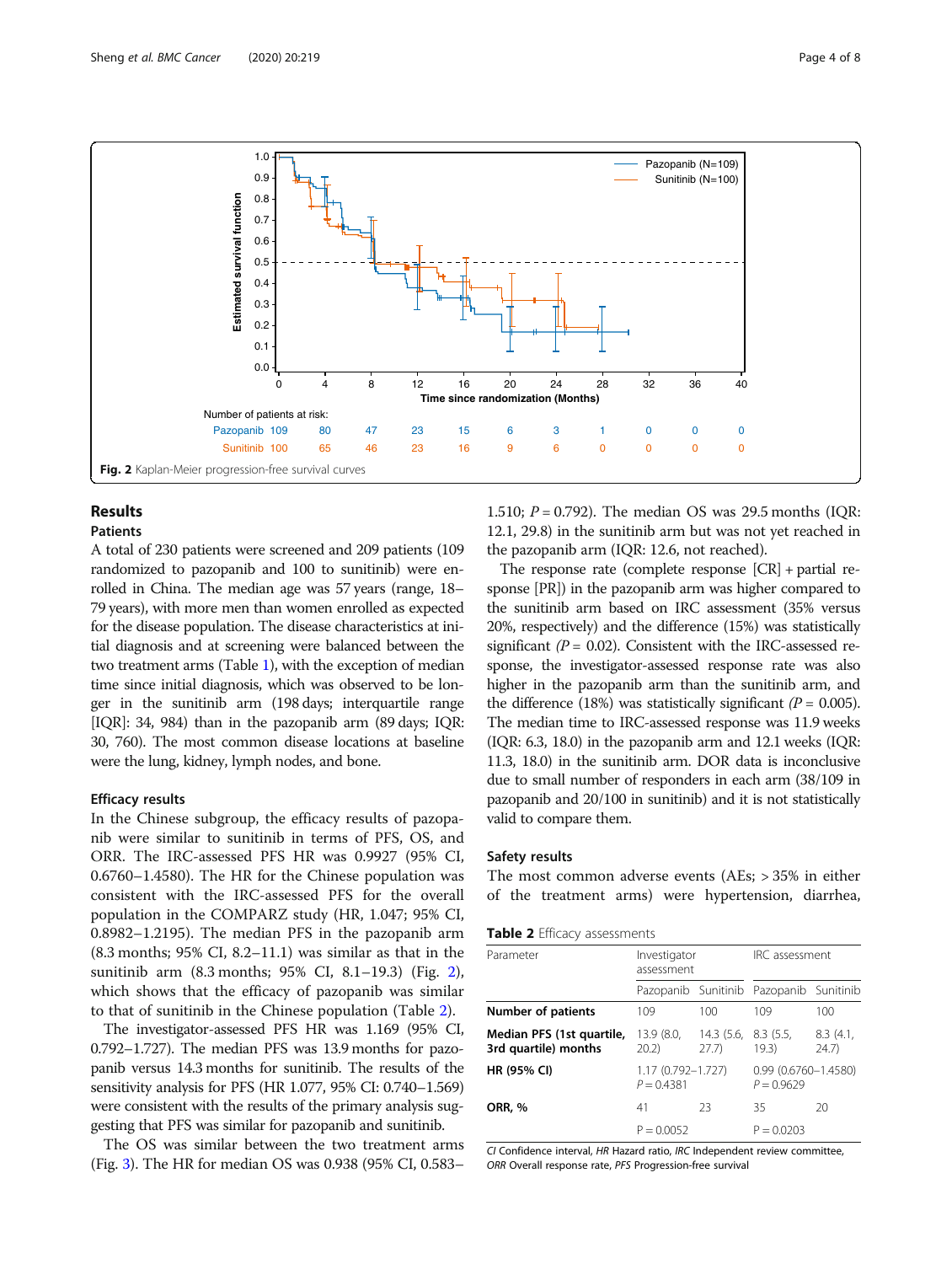<span id="page-4-0"></span>

hand-foot syndrome (HFS), hair color changes, increased alanine aminotransferase (ALT), increased aspartate aminotransferase (AST), fatigue, decreased appetite, proteinuria, leukopenia, neutropenia, decreased neutrophil count, decreased platelet count, and thrombocytopenia; these AEs were consistent with those commonly observed for the class of VEGF TKI.

Of the AEs occurring in  $\geq$ 10% of patients in either of the treatment arms (Table [3](#page-5-0)), the following AEs occurred more frequently (95% CI for relative risk excluding one, unadjusted for multiplicity) in the sunitinib arm compared to the pazopanib arm: increased blood creatinine, decreased white blood cell count, decreased neutrophil count, decreased platelets and thrombocytopenia, eyelid edema, decreased hemoglobin, increased blood lactate dehydrogenase, increased blood thyroid stimulating hormone, peripheral edema, stomatitis, anemia, nasopharyngitis, facial edema, yellow skin, and xanthochromia. AEs occurring more frequently (95% CI for relative risk excluding one, unadjusted for multiplicity) in the pazopanib arm compared to the sunitinib arm were diarrhea, hair color changes, and skin hypopigmentation (Table [4](#page-6-0)).

## **Discussion**

The study results suggest that both pazopanib and sunitinib can effectively improve the OS and PFS in Chinese patients with locally advanced or metastatic RCC in first-line treatment. The results of the Chinese subgroup analysis were mostly consistent with the overall population in the COMPARZ study.

Although the ORR in pazopanib arm was significantly higher than sunitinib arm, it did not translate into a PFS advantage over sunitinib. The IRC and investigator assessed median PFS values for the Chinese subgroup were similar in both arms. The difference between the IRC and the investigator-assessed PFS in terms of HR and median PFS could be due to the relatively small sample size in the Chinese subgroup and potential difference in judgment of tumor progression between the investigators and IRC. This is also not indicative that the investigators necessarily assess sunitinib as better given the small sample size and does not affect the consistency in terms of PFS as assessed by IRC between the Chinese subgroup and overall population in the COMPARZ study. The OS was similar between the pazopanib and sunitinib arms of Chinese subgroup. The efficacy endpoints observed in sunitinib arm of Chinese subgroup were comparable to those reported in previous studies [\[9](#page-7-0)–[11\]](#page-7-0). Therefore, the data generated from this Chinese subgroup analysis are relevant to clinical practice.

Overall, the difference of safety between pazopanib and sunitinib arms observed in the Chinese subgroup was similar to overall population in the COMPARZ study. In the Chinese subgroup, hematological toxicities (anemia, leukopenia, lymphopenia, neutropenia, and thrombocytopenia) occurred less frequently in the pazopanib versus sunitinib arm. Hepatobiliary events (increased bilirubin, grade 3 or 4 increased ALT and AST) occurred less frequently in the sunitinib versus pazopanib arm. However, most cases of increased ALT/AST were grade 1/2, and no fatal liver events occurred in the Chinese subgroup. Compared to the results of the overall population in the COMPARZ study, hematological toxicities, hepatobiliary events and fatigue occurred less frequently in Chinese subgroup, while hypertension, HFS, hair color changes occurred more frequently in the Chinese subgroup [[8\]](#page-7-0). The AE profile seen in Chinese subgroup was consistent with the results reported previously for other VEGF TKIs (sunitinib and sorafenib) in clinical practice  $[11-13]$  $[11-13]$  $[11-13]$ . In the era of immunotherapy, pazopanib and sunitinib are still preferential options in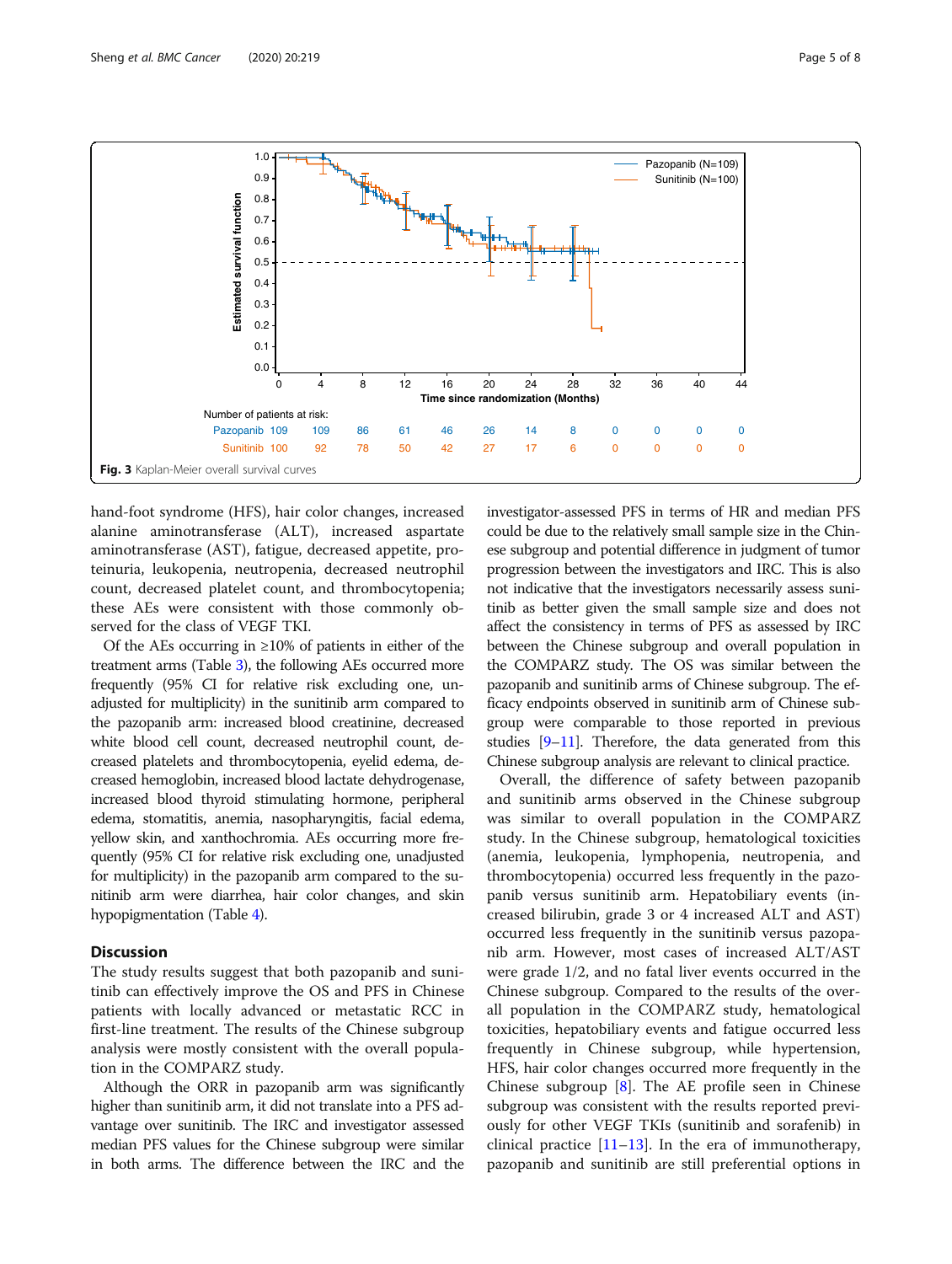<span id="page-5-0"></span>Table 3 Summary of on-therapy adverse events occurring in ≥10% of patients in either of the treatment arms (Chinese safety population)

| Adverse event                                    | Pazopanib               | Sunitinib          |  |
|--------------------------------------------------|-------------------------|--------------------|--|
|                                                  | $N = 109$<br>n (%)      | $N = 100$<br>n (%) |  |
| Patients with any event                          | $\overline{108}$ (> 99) | 99 (99)            |  |
| Hypertension                                     | 65 (60)                 | 50 (50)            |  |
| Diarrhea                                         | 57 (52)                 | 37 (37)            |  |
| Palmar-plantar erythrodysesthesia syndrome (HFS) | 52 (48)                 | 57 (57)            |  |
| Hair color changes                               | 47 (43)                 | 13(13)             |  |
| Alanine aminotransferase increased               | 45 (41)                 | 32 (32)            |  |
| Fatigue                                          | 43 (39)                 | 41 (41)            |  |
| Aspartate aminotransferase increased             | 41 (38)                 | 32 (32)            |  |
| Decreased appetite                               | 41 (38)                 | 32 (32)            |  |
| Proteinuria                                      | 39 (36)                 | 39 (39)            |  |
| Leukopenia                                       | 33 (30)                 | 43 (43)            |  |
| Blood bilirubin increased                        | 27 (25)                 | 21(21)             |  |
| Neutropenia                                      | 26(24)                  | 36 (36)            |  |
| Neutrophil count decreased                       | 25(23)                  | 40 (40)            |  |
| Platelet count decreased                         | 23(21)                  | 39 (39)            |  |
| Blood creatinine increased                       | 21 (19)                 | 32 (32)            |  |
| Thrombocytopenia                                 | 20 (18)                 | 39 (39)            |  |
| Nausea                                           | 19 (17)                 | 15(15)             |  |
| Vomiting                                         | 19 (17)                 | 9(9)               |  |
| Hypothyroidism                                   | 18(17)                  | 23(23)             |  |
| Mouth ulceration                                 | 17(16)                  | 25(25)             |  |
| White blood cell count decreased                 | 17 (16)                 | 33 (33)            |  |
| Eyelid edema                                     | 16(15)                  | 28 (28)            |  |
| Abdominal pain upper                             | 15(14)                  | 7(7)               |  |
| Bilirubin conjugated increased                   | 15(14)                  | 6(6)               |  |
| Blood bilirubin unconjugated increased           | 15(14)                  | 8(8)               |  |
| Hemoglobin decreased                             | 13(12)                  | 31(31)             |  |
| Skin hypopigmentation                            | 13(12)                  | 3(3)               |  |
| Blood triglycerides increased                    | 12(11)                  | 14(14)             |  |
| Blood lactate dehydrogenase increased            | 9(8)                    | 18 (18)            |  |
| Epistaxis                                        | 9(8)                    | 11(11)             |  |
| Hypogeusia                                       | 9(8)                    | 12(12)             |  |
| Pain in extremity                                | 9(8)                    | 12 (12)            |  |
| Rash                                             | 9(8)                    | 14(14)             |  |
| Blood thyroid stimulating hormone increased      | 8(7)                    | 19 (19)            |  |
| Anemia                                           | 7(6)                    | 25 (25)            |  |
| Dysgeusia                                        | 6(6)                    | 12(12)             |  |
| Peripheral edema                                 | 6(6)                    | 14(14)             |  |
| Blood cholesterol increased                      | 5(5)                    | 10(10)             |  |
| Stomatitis                                       | 4(4)                    | 12 (12)            |  |
| Facial edema                                     | 3(3)                    | 17 (17)            |  |
| Yellow skin                                      | 3(3)                    | 22 (22)            |  |
| Nasopharyngitis                                  | 2(2)                    | 10(10)             |  |
| Xanthochromia                                    | 1 (< 1)                 | 10(10)             |  |

HFS Hand-foot syndrome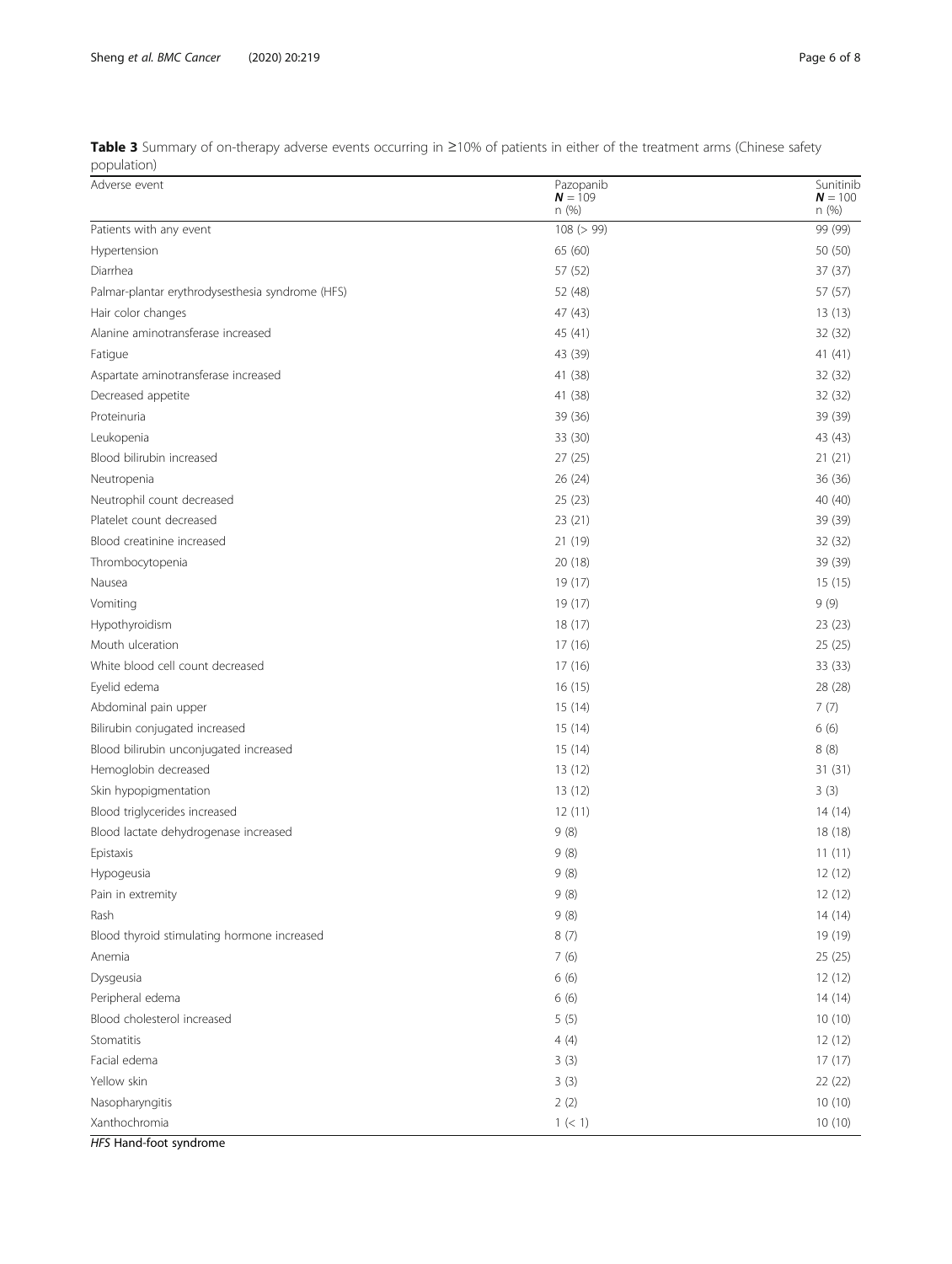<span id="page-6-0"></span>

| Table 4 Summary of relative risk (95% CI excluding one) of adverse events occurring in ≥10% of patients in either of the treatment |  |  |
|------------------------------------------------------------------------------------------------------------------------------------|--|--|
| arms (Chinese safety population)                                                                                                   |  |  |

|                                             | Pazopanib ( $N = 109$ ) | Sunitinib ( $N = 100$ ) | Relative risk (pazopanib/sunitinib) |                    |           |
|---------------------------------------------|-------------------------|-------------------------|-------------------------------------|--------------------|-----------|
| Preferred term                              |                         |                         | Ratio                               | 95% CI             | $P$ value |
| Skin hypopigmentation                       | 13 (12)                 | 3(3)                    | 3.98                                | $(1.167 - 13.543)$ | 0.0270    |
| Hair color changes                          | 47 (43)                 | 13(13)                  | 3.32                                | $(1.912 - 5.755)$  | < 0.001   |
| Diarrhea                                    | 57 (52)                 | 37(37)                  | 1.41                                | $(1.034 - 1.932)$  | 0.0309    |
| Blood creatinine increased                  | 21 (19)                 | 32 (32)                 | 0.60                                | $(0.373 - 0.972)$  | 0.0362    |
| Neutrophil count decreased                  | 25(23)                  | 40 (40)                 | 0.57                                | $(0.377 - 0.872)$  | 0.0086    |
| Platelet count decreased                    | 23(21)                  | 39 (39)                 | 0.54                                | $(0.349 - 0.838)$  | 0.0059    |
| Eyelid edema                                | 16(15)                  | 28 (28)                 | 0.52                                | $(0.302 - 0.910)$  | 0.0200    |
| Thrombocytopenia                            | 20 (18)                 | 39 (39)                 | 0.47                                | $(0.295 - 0.750)$  | 0.0016    |
| White blood cell count decreased            | 17(16)                  | 33 (33)                 | 0.47                                | $(0.281 - 0.794)$  | 0.0044    |
| Blood lactate dehydrogenase increased       | 9(8)                    | 18 (18)                 | 0.46                                | $(0.216 - 0.974)$  | 0.0429    |
| Blood thyroid stimulating hormone increased | 8(7)                    | 19 (19)                 | 0.39                                | $(0.177 - 0.843)$  | 0.0179    |
| Peripheral edema                            | 6(6)                    | 14(14)                  | 0.39                                | $(0.157 - 0.984)$  | 0.0440    |
| Hemoglobin decreased                        | 13(12)                  | 31(31)                  | 0.38                                | $(0.214 - 0.693)$  | 0.0013    |
| Stomatitis                                  | 4(4)                    | 12(12)                  | 0.31                                | $(0.102 - 0.917)$  | 0.0362    |
| Anemia                                      | 7(6)                    | 25(25)                  | 0.26                                | $(0.116 - 0.568)$  | < 0.001   |
| Nasopharyngitis                             | 2(2)                    | 10(10)                  | 0.18                                | $(0.041 - 0.817)$  | 0.0244    |
| Facial edema                                | 3(3)                    | 17(17)                  | 0.16                                | $(0.049 - 0.536)$  | 0.0052    |
| Yellow skin                                 | 3(3)                    | 22(22)                  | 0.13                                | $(0.039 - 0.405)$  | < 0.001   |
| Xanthochromia                               | 1 (< 1)                 | 10(10)                  | 0.09                                | $(0.012 - 0.704)$  | 0.0203    |

CI Confidence interval

first-line treatment regimens for favorable risk a/mRCC patients, and optimization is more important.

This study has certain limitations. The Chinese subgroup in the COMPARZ study was not randomized. Also, sunitinib treatment regimen in this study was the standard 4/2 schedule (sunitinib 50 mg/day; 4 weeks on treatment, 2 weeks off), while in routine clinical practice, dosing regimens for Chinese patients receiving sunitinib are often adjusted to mitigate toxicity. The small sample size of Chinese patients and limited efficacy analysis as per MSKCC / Heng risk category population are also limitations in this study.

## Conclusions

The efficacy was similar with pazopanib and sunitinib arms in Chinese patients in terms of PFS and OS endpoints, consistent with the overall population in the COMPARZ study. Pazopanib was generally well tolerated in the Chinese population. There were no new safety signals for pazopanib in the Chinese subgroup.

#### Abbreviations

AE: Adverse event; BIRC: Blinded independent review committee; CI: Confidence interval; HR: Hazard ratio; IRC: Independent review committee; ITT: Intent to treat; mTOR: mammalian target of rapamycin; ORR: Overall response rate; OS: Overall survival; PD: Progressive disease; PFS: Progressionfree survival; QD: Once daily; QOL: Quality of life; RCC: Renal cell carcinoma; TKI: Tyrosine kinase inhibitor; VEGFR: Vascular endothelial growth factor receptors

#### Acknowledgements

We thank all Chinese patients and investigators who participated in the COMPARZ study [\(NCT00720941](https://clinicaltrials.gov/ct2/show/NCT00720941) and [NCT01147822\)](https://clinicaltrials.gov/ct2/show/NCT01147822). We thank Dr. Liping Xie for his contributions to the [NCT01147822](https://clinicaltrials.gov/ct2/show/NCT01147822) study. Manuscript writing support was provided by Aarti Kamaraj (Novartis Healthcare Pvt. Ltd.). Results of this manuscript were partly included in the ASCO 2018 abstract accepted for online publication [Sheng X, Jin J, He Z, et al. Efficacy and safety of pazopanib (PAZ) versus sunitinib (SUN) in patients (pts) with locally advanced or metastatic renal cell carcinoma (RCC): A pooled China subgroup analysis from COMPARZ studies. J Clin Oncol 2018; 36(15 suppl): e16588.]

#### Authors' contributions

XS and JG contributed to the study design, supported statistical analysis, recruited patients, provided inputs for data interpretation and contributed to the writing and review of the content of the manuscript. JJ, ZH, YH, AZ, JW, XR, DY, XZ, SQ and FZ recruited patients and critically reviewed the content of the manuscript. BW supported statistical analysis and was involved in writing and critical review of the content of the manuscript. All authors read and approved the final draft of the manuscript for publication.

#### Funding

This study was sponsored by GlaxoSmithKline. The sponsor contributed to study design, collected and analyzed the data and the authors interpreted the data. Pazopanib is now an asset of Novartis Pharmaceuticals Corporation. Manuscript writing support was funded by Novartis and provided by Aarti Kamaraj (Novartis Healthcare Pvt. Ltd.)

#### Availability of data and materials

Novartis is committed to sharing with qualified external researchers, access to patient-level data and supporting clinical documents from eligible studies. These requests are reviewed and approved by an independent review panel on the basis of scientific merit. All data provided are anonymized to respect the privacy of patients who have participated in the trial in line with applicable laws and regulations.